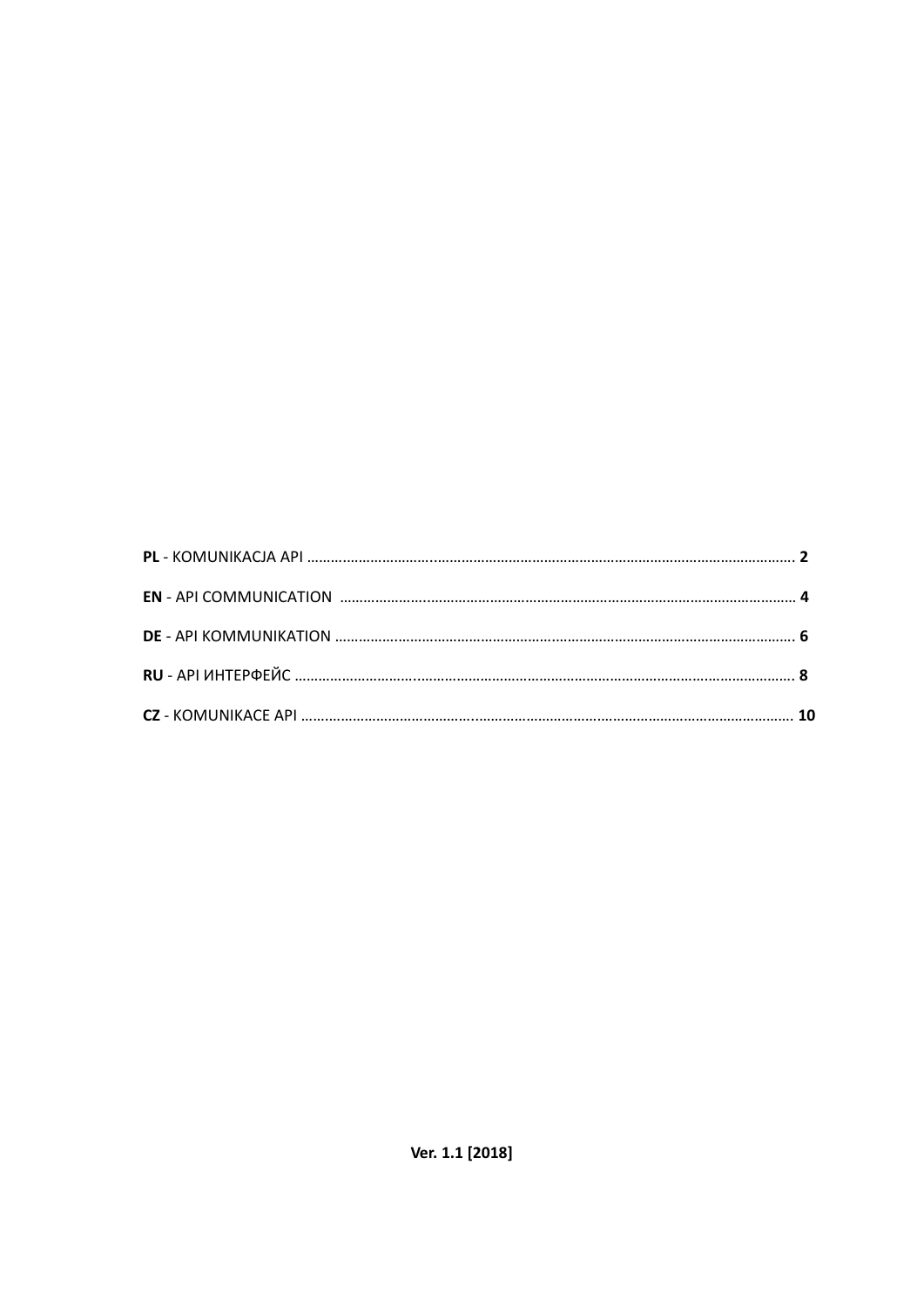## **KOMUNIKACJA API**

#### **1) Synchronizacja**

W celu wysyłki danych na serwer należy po stronie serwera stworzyć **RESTful Webservice** (inaczej RESTful web API) z metodą **POST** np. **https://nexdiag.com/api/sync**, która będzie odbierać dane w formacie **application/json**:

```
{ 
         "history": [{
             "id": 1,
             "name": "ogólny",
             "data": [{
                          "value": 234,
                         "interpretation": 4,
                         "type": "Al",
                         "date": 1528099313
 },
\left\{ \begin{array}{c} 1 & 0 \\ 0 & 1 \end{array} \right\} "value": 23,
                         "type": "Fe + Zn",
                        "interpretation": 0,
                        "date": 1528099313
 },
\left\{ \begin{array}{c} 1 & 0 \\ 0 & 1 \end{array} \right\} "value": 123,
                          "type": "Fe",
                         "interpretation": 3,
                          "date": 1528099313
 }
             ]
       }],
       "reports": [{
             "id": 1,
             "name": "test",
             "date": 1528099313,
             "model": "Ford",
             "brand": "Mondeo",
             "typeOfBody": "SEDAN",
             "capacity": "1999",
             "power": "105",
             "vin": "",
             "fuelType": "diesel",
             "year": "2010",
             "unitOfMeasure": "um",
             "data": [{
                          "placeId": 0,
                          "data": [{
                                      "value": 234,
                                      "type": "Fe",
                                      "interpretation": 0,
                                      "date": 1528099313
 },
```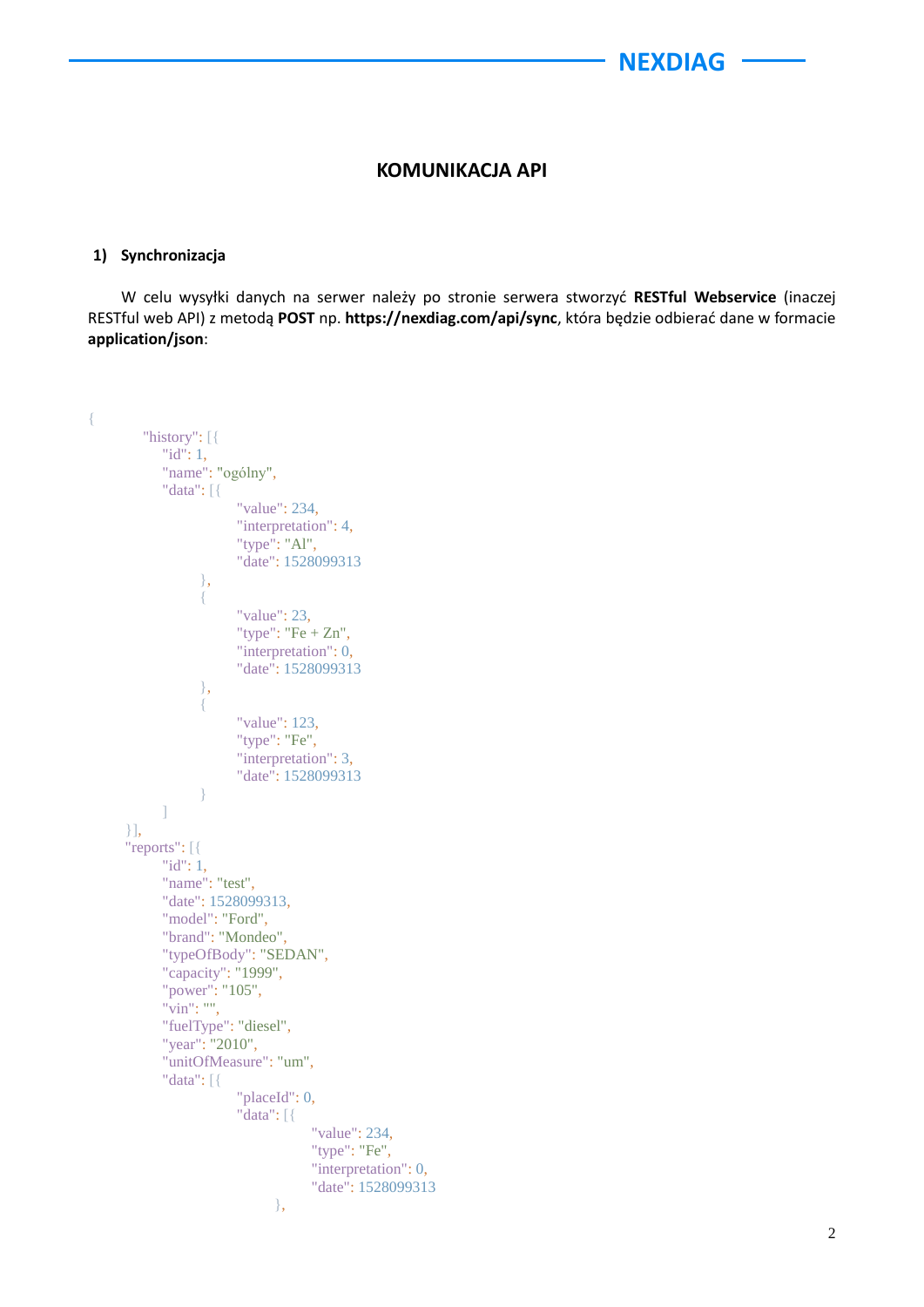```
\{ "value": 23,
                          "type": "Fe + Zn",
                          "interpretation": 0,
                          "date": 1528099313
 },
\{ "value": 123,
                           "type": "Al",
                           "interpretation": 0,
                           "date": 1528099313
 }
 ]
              },
\left\{ \begin{array}{c} 1 & 0 \\ 0 & 1 \end{array} \right\} "placeId": 1,
                  "data": [{
                           "value": 234,
                           "type": "Fe",
                           "interpretation": 0,
                           "date": 1528099313
 },
                      {
                           "value": 23,
                           "type": "Fe",
                          "interpretation": 0,
                           "date": 1528099313
 },
                      {
                           "value": 123,
                           "type": "Fe",
                           "interpretation": 0,
                           "date": 1528099313
 }
 ]
             }
         ]
     }]
}
```
Dane są wysyłane po każdym zapisie raportu lub historii pomiarów. Istniej również możliwość ręcznej synchronizacji. Dane są wysyłane przyrostowo czyli tylko najnowsze dane, które zostały zapisane od ostatniej synchronizacji.

#### **2) Zabezpieczenie**

Istnieje możliwość zabezpieczenia dostępu do API poprzez dodanie Basic Auth.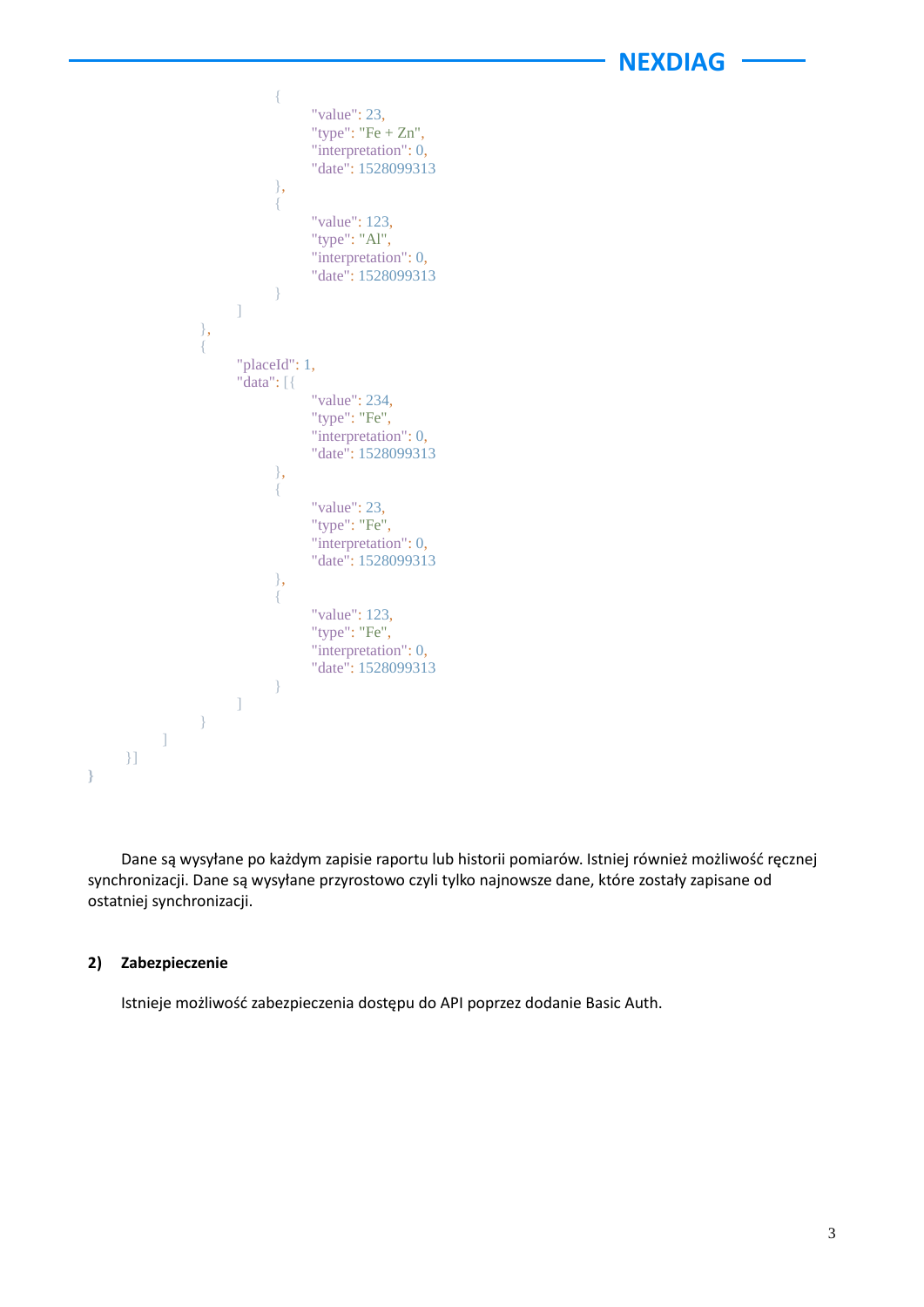## **API COMMUNICATION**

#### **1) Synchronization**

In order to send data to the server, it is necessary to create a **RESTful Webservice** (or RESTful web API) on the server side with the **POST method**, eg. **https://nexdiag.com/api/sync**, which will receive data in the **application/json** format:

```
{ 
         "history": [{
             "id": 1,
             "name": "ogólny",
             "data": [{
                          "value": 234,
                         "interpretation": 4,
                         "type": "Al",
                         "date": 1528099313
 },
\left\{ \begin{array}{c} 1 & 0 \\ 0 & 1 \end{array} \right\} "value": 23,
                        "type": "Fe + Zn",
                        "interpretation": 0,
                        "date": 1528099313
 },
\left\{ \begin{array}{c} 1 & 0 \\ 0 & 1 \end{array} \right\} "value": 123,
                         "type": "Fe",
                          "interpretation": 3,
                          "date": 1528099313
 }
             ]
       }],
       "reports": [{
             "id": 1,
             "name": "test",
             "date": 1528099313,
             "model": "Ford",
             "brand": "Mondeo",
             "typeOfBody": "SEDAN",
             "capacity": "1999",
             "power": "105",
             "vin": "",
             "fuelType": "diesel",
             "year": "2010",
             "unitOfMeasure": "um",
             "data": [{
                          "placeId": 0,
                          "data": [{
                                      "value": 234,
                                      "type": "Fe",
                                      "interpretation": 0,
                                      "date": 1528099313
 },
```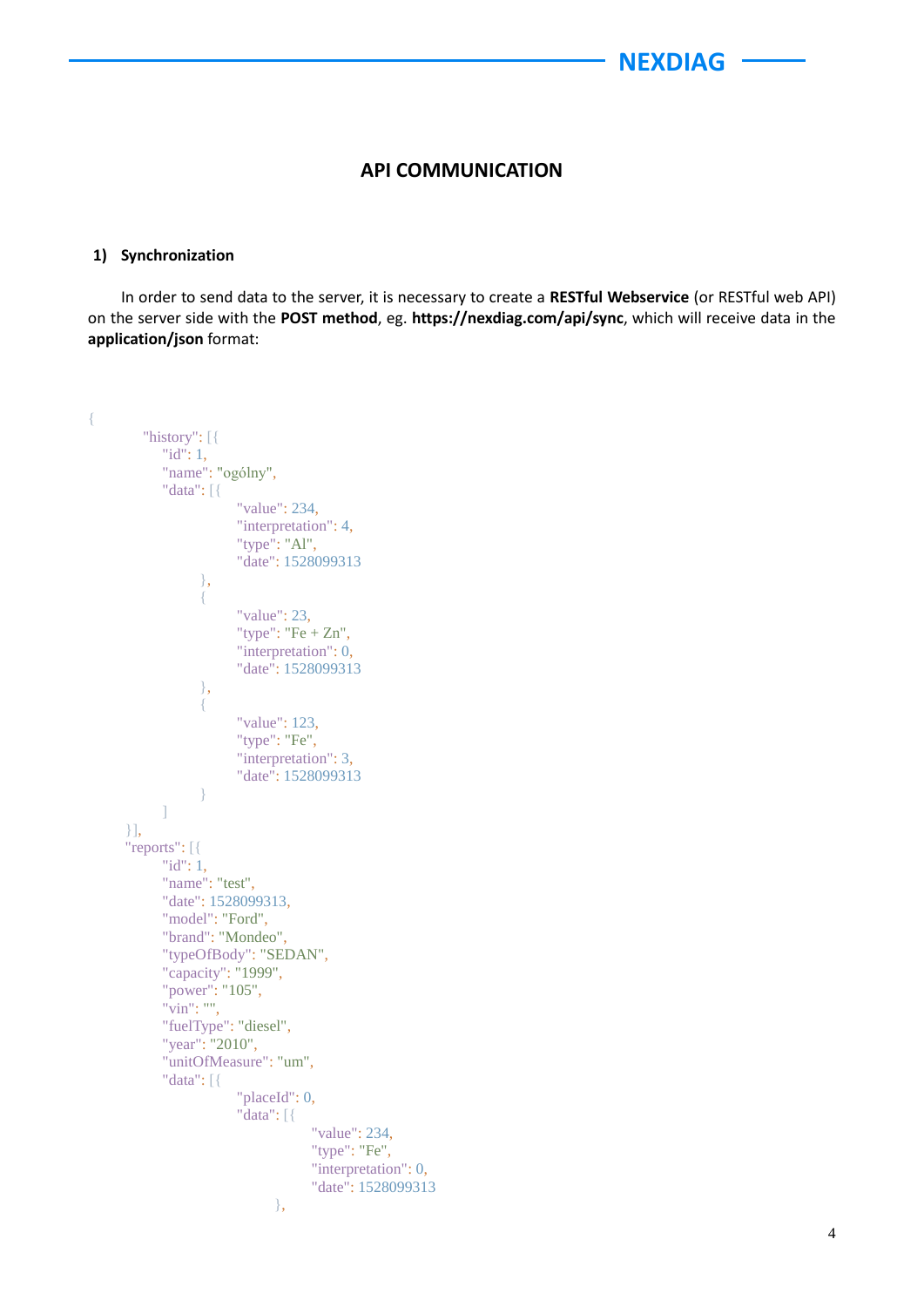```
\{ "value": 23,
                           "type": "Fe + Zn",
                           "interpretation": 0,
                           "date": 1528099313
 },
                       {
                            "value": 123,
                            "type": "Al",
                            "interpretation": 0,
                            "date": 1528099313
 }
 ]
              },
\left\{ \begin{array}{c} 1 & 0 \\ 0 & 1 \end{array} \right\} "placeId": 1,
                   "data": [{
                            "value": 234,
                            "type": "Fe",
                           "interpretation": 0,
                            "date": 1528099313
 },
                       {
                            "value": 23,
                            "type": "Fe",
                           "interpretation": 0,
                            "date": 1528099313
 },
                       {
                            "value": 123,
                            "type": "Fe",
                            "interpretation": 0,
                            "date": 1528099313
 }
 ]
              }
          ]
     }]
}
```
Data is sent after each report recording or measurement history. There is also the possibility of manual synchronization. Data is sent incrementally, that is, only the latest data that has been saved since the last synchronization.

#### **2) Protection**

It is possible to secure access to the API by adding Basic Auth.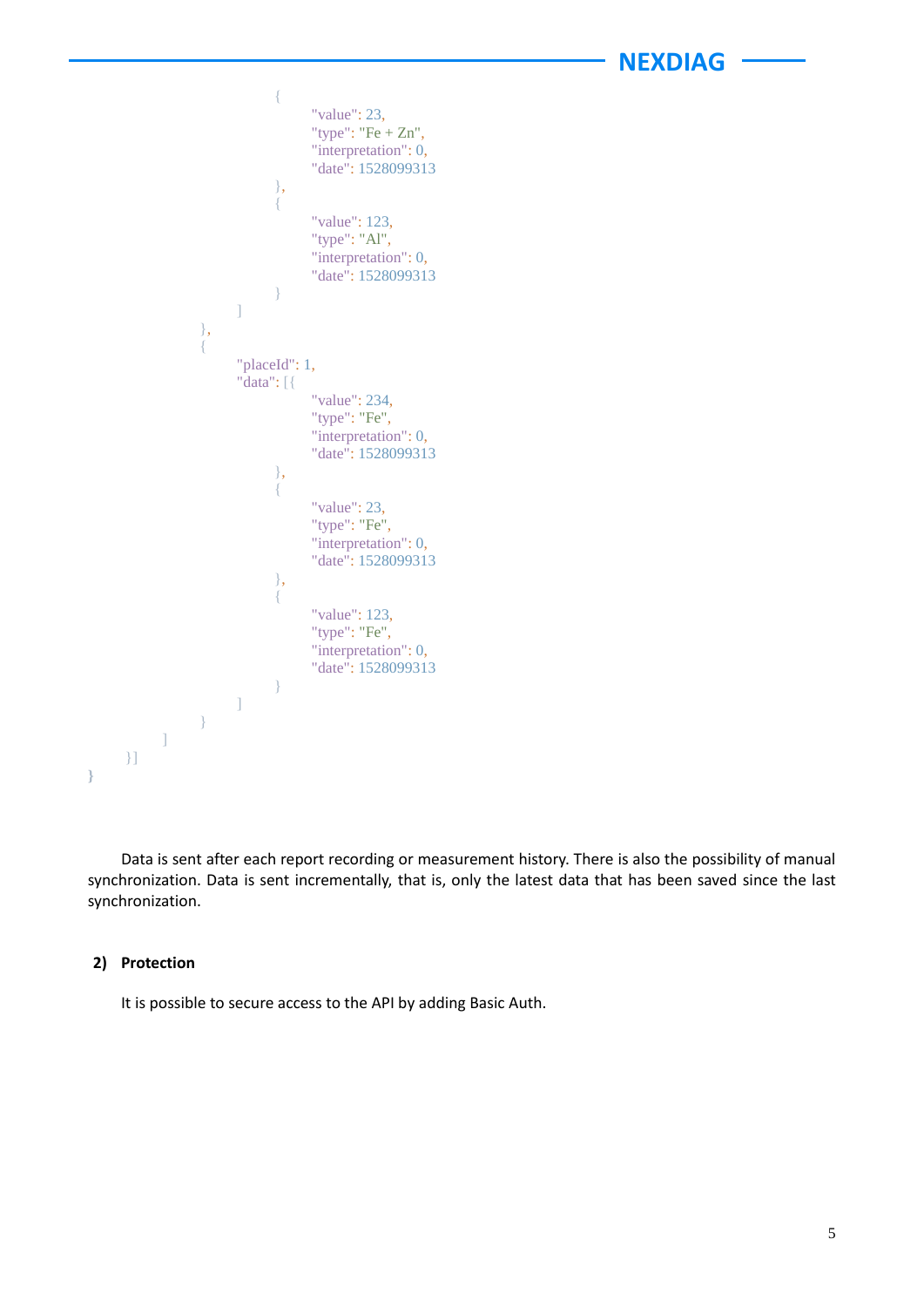## **API KOMMUNIKATION**

#### **1) Synchronisation**

Um Daten an den Server zu senden, ist es notwendig, einen **RESTful Webservice** (oder RESTful Web API) auf der Serverseite mit der **POST-Methode** zu erstellen, z. **https://nexdiag.com/api/sync**, die Daten im Format **application/json** erhalten:

```
{ 
         "history": [{
             "id": 1,
             "name": "ogólny",
             "data": [{
                          "value": 234,
                         "interpretation": 4,
                         "type": "Al",
                         "date": 1528099313
 },
\left\{ \begin{array}{c} 1 & 0 \\ 0 & 1 \end{array} \right\} "value": 23,
                        "type": "Fe + Zn",
                        "interpretation": 0,
                        "date": 1528099313
 },
\left\{ \begin{array}{c} 1 & 0 \\ 0 & 1 \end{array} \right\} "value": 123,
                          "type": "Fe",
                          "interpretation": 3,
                          "date": 1528099313
 }
             ]
       }],
       "reports": [{
             "id": 1,
             "name": "test",
             "date": 1528099313,
             "model": "Ford",
             "brand": "Mondeo",
             "typeOfBody": "SEDAN",
             "capacity": "1999",
             "power": "105",
             "vin": "",
             "fuelType": "diesel",
             "year": "2010",
             "unitOfMeasure": "um",
             "data": [{
                          "placeId": 0,
                          "data": [{
                                      "value": 234,
                                      "type": "Fe",
                                      "interpretation": 0,
                                      "date": 1528099313
 },
```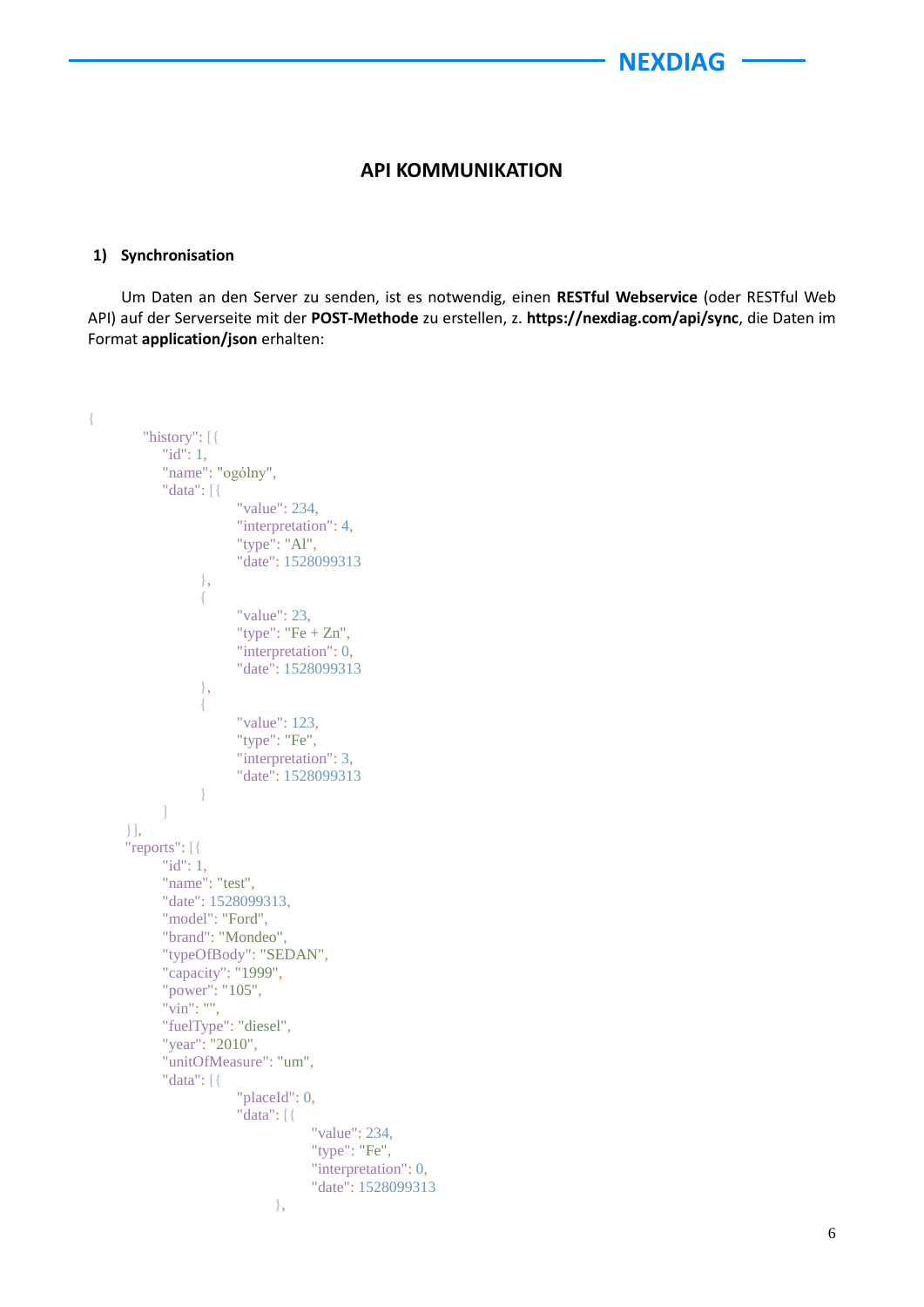```
\{ "value": 23,
                           "type": "Fe + Zn",
                            "interpretation": 0,
                            "date": 1528099313
 },
                      {
                            "value": 123,
                            "type": "Al",
                            "interpretation": 0,
                            "date": 1528099313
 }
 ]
              },
\left\{ \begin{array}{c} 1 & 0 \\ 0 & 1 \end{array} \right\} "placeId": 1,
                   "data": [{
                            "value": 234,
                            "type": "Fe",
                            "interpretation": 0,
                            "date": 1528099313
 },
                      {
                            "value": 23,
                            "type": "Fe",
                           "interpretation": 0,
                            "date": 1528099313
 },
                       {
                            "value": 123,
                            "type": "Fe",
                            "interpretation": 0,
                            "date": 1528099313
 }
 ]
 }
         ]
     }]
}
```
Daten werden nach jeder Berichtaufnahme oder jedem Messverlauf gesendet. Es besteht auch die Möglichkeit der manuellen Synchronisation. Daten werden inkrementell gesendet, dh nur die letzten Daten, die seit der letzten Synchronisation gespeichert wurden.

#### **2) Schutz**

Es ist möglich, den Zugriff auf die API durch Hinzufügen von Basic Auth zu sichern.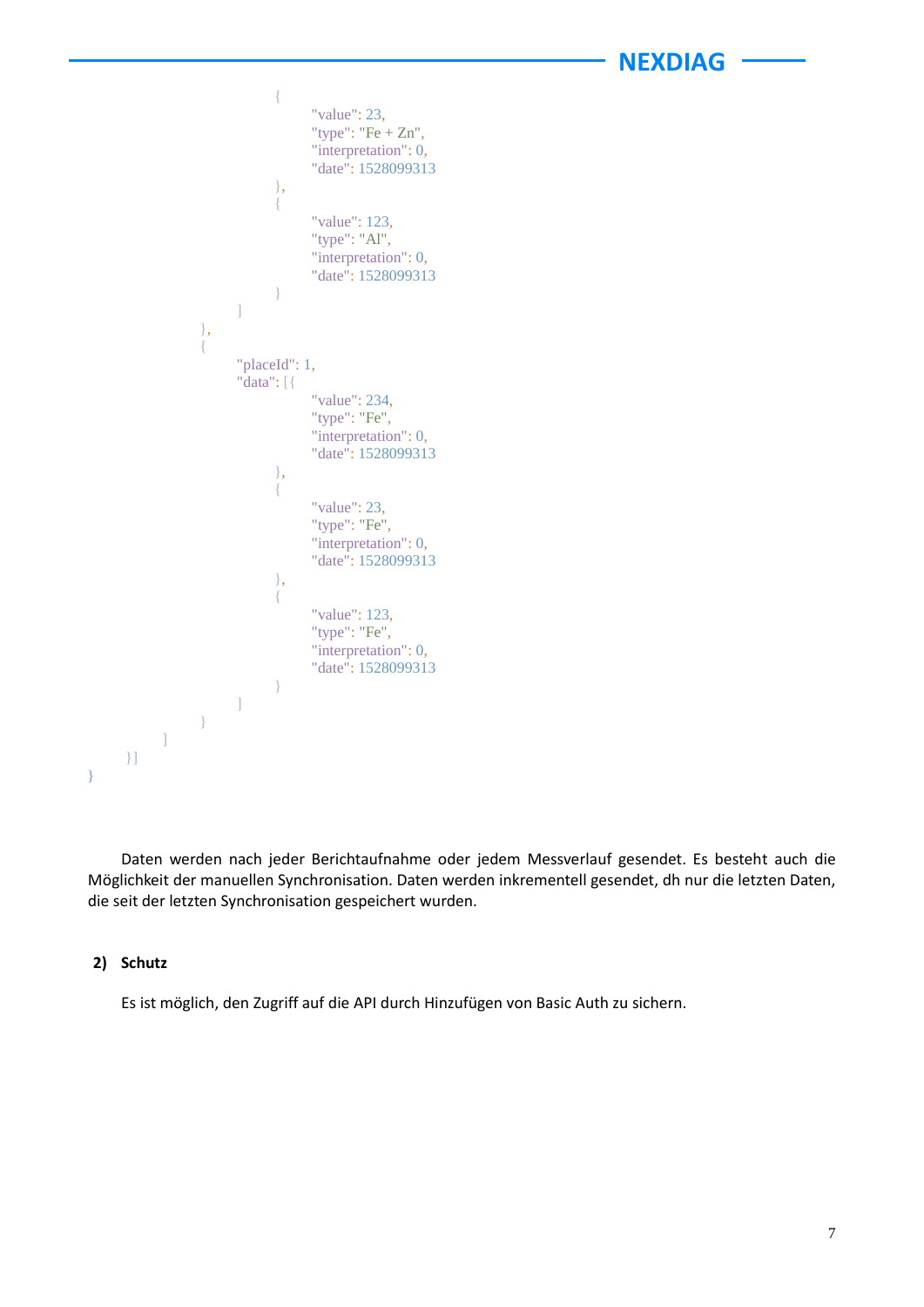## **API ИНТЕРФЕЙС**

#### **1) Синхронизация**

Чтобы отправить данные на сервер, необходимо создать **RESTful Webservice** (или RESTful web API) на стороне сервера с помощью **метода POST**, например. **https://nexdiag.com/api/sync**, который получит данные в формате **application/json**:

```
{ 
         "history": [{
             "id": 1,
             "name": "ogólny",
             "data": [{
                          "value": 234,
                         "interpretation": 4,
                         "type": "Al",
                         "date": 1528099313
 },
\left\{ \begin{array}{c} 1 & 0 \\ 0 & 1 \end{array} \right\} "value": 23,
                        "type": "Fe + Zn",
                        "interpretation": 0,
                        "date": 1528099313
 },
\left\{ \begin{array}{c} 1 & 0 \\ 0 & 1 \end{array} \right\} "value": 123,
                          "type": "Fe",
                          "interpretation": 3,
                          "date": 1528099313
 }
             ]
       }],
       "reports": [{
             "id": 1,
             "name": "test",
             "date": 1528099313,
             "model": "Ford",
             "brand": "Mondeo",
             "typeOfBody": "SEDAN",
             "capacity": "1999",
             "power": "105",
             "vin": "",
             "fuelType": "diesel",
             "year": "2010",
             "unitOfMeasure": "um",
             "data": [{
                          "placeId": 0,
                          "data": [{
                                      "value": 234,
                                      "type": "Fe",
                                      "interpretation": 0,
                                      "date": 1528099313
 },
```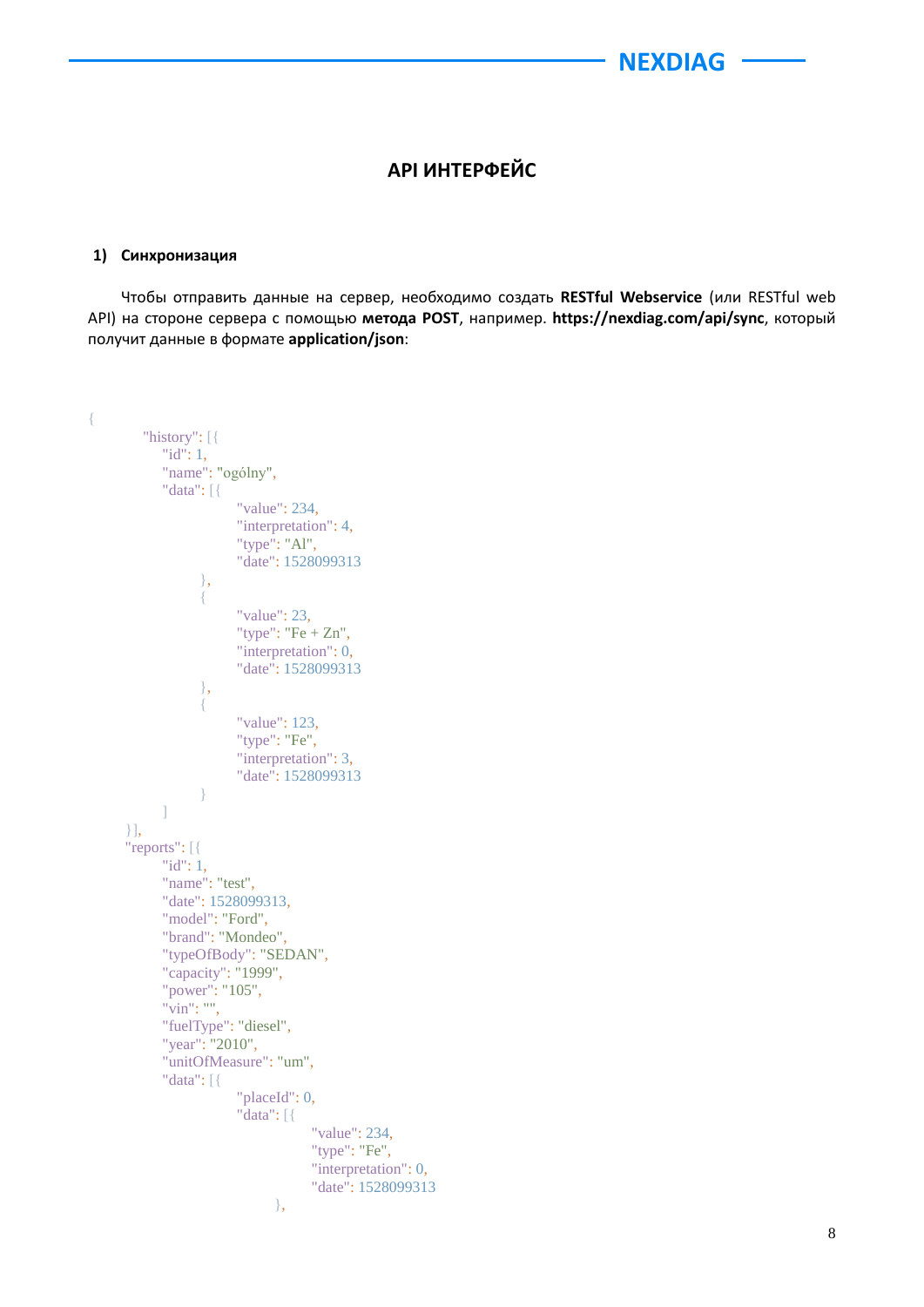```
\{ "value": 23,
                            "type": "Fe + Zn",
                            "interpretation": 0,
                            "date": 1528099313
 },
                       {
                            "value": 123,
                             "type": "Al",
                             "interpretation": 0,
                             "date": 1528099313
 }
 ]
               },
\left\{ \begin{array}{c} 1 & 0 \\ 0 & 1 \end{array} \right\} "placeId": 1,
                   "data": [{
                             "value": 234,
                             "type": "Fe",
                             "interpretation": 0,
                             "date": 1528099313
 },
                       {
                             "value": 23,
                            "type": "Fe",
                            "interpretation": 0,
                            "date": 1528099313
 },
                       {
                            "value": 123,
                             "type": "Fe",
                            "interpretation": 0,
                             "date": 1528099313
  }
 ]
              }
          ]
     }]
}
```
Данные отправляются после каждой записи отчета или истории измерений. Существует также возможность ручной синхронизации. Данные отправляются постепенно, то есть только последние данные, сохраненные с момента последней синхронизации.

#### **2) Защита**

Можно обеспечить доступ к API, добавив Basic Auth.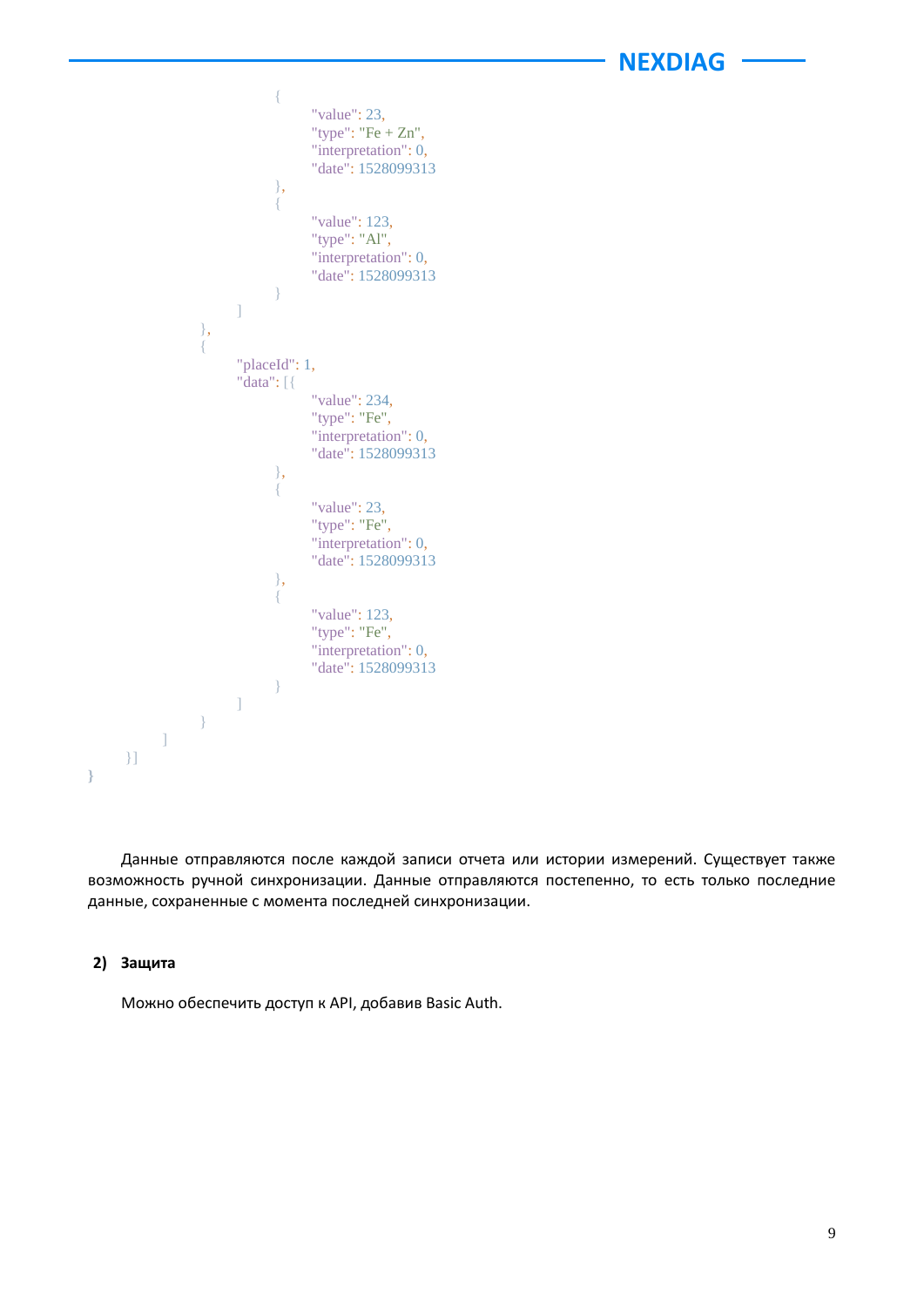## **KOMUNIKACE API**

#### **1) Synchronizace**

Aby bylo možné odesílat data na server, je nutné na straně serveru vytvořit službu **RESTful Webservice** (nebo RESTful web API) pomocí **metody POST**, např. **https://nexdiag.com/api/sync**, která bude přijímat data ve formátu **aplikace/json**:

```
{ 
         "history": [{
             "id": 1,
             "name": "ogólny",
             "data": [{
                          "value": 234,
                         "interpretation": 4,
                         "type": "Al",
                         "date": 1528099313
 },
\left\{ \begin{array}{c} 1 & 0 \\ 0 & 1 \end{array} \right\} "value": 23,
                        "type": "Fe + Zn",
                        "interpretation": 0,
                        "date": 1528099313
 },
\left\{ \begin{array}{c} 1 & 0 \\ 0 & 1 \end{array} \right\} "value": 123,
                          "type": "Fe",
                          "interpretation": 3,
                          "date": 1528099313
 }
             ]
       }],
       "reports": [{
             "id": 1,
             "name": "test",
             "date": 1528099313,
             "model": "Ford",
             "brand": "Mondeo",
             "typeOfBody": "SEDAN",
             "capacity": "1999",
             "power": "105",
             "vin": "",
             "fuelType": "diesel",
             "year": "2010",
             "unitOfMeasure": "um",
             "data": [{
                          "placeId": 0,
                          "data": [{
                                      "value": 234,
                                      "type": "Fe",
                                      "interpretation": 0,
                                      "date": 1528099313
 },
```